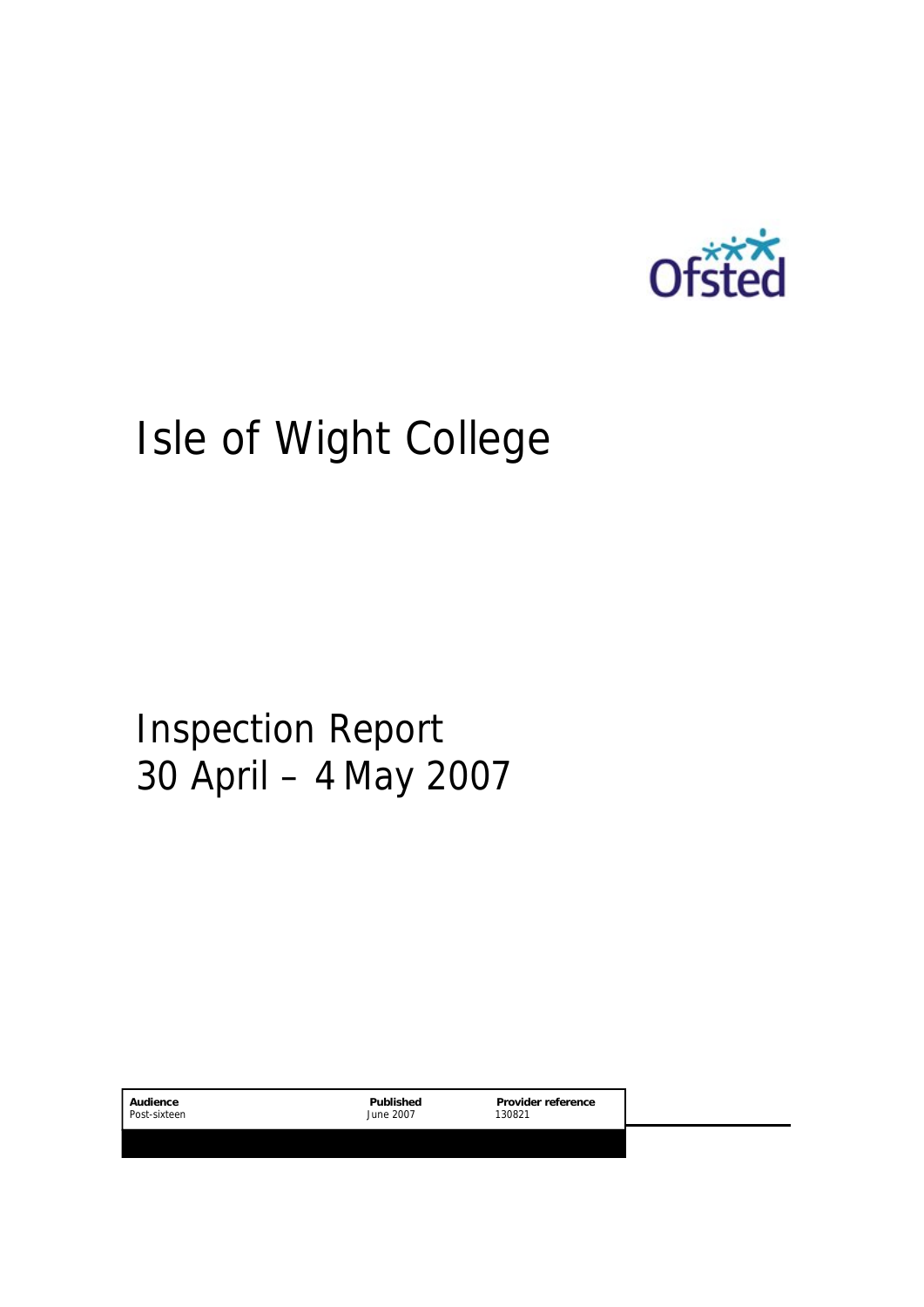#### **Inspection report:** Isle of Wight College

#### **Contents**

| Background information                  | 3 |
|-----------------------------------------|---|
| Summary of grades awarded               | 5 |
| Overall judgement                       | h |
| Key strengths and areas for improvement |   |
| Main findings                           |   |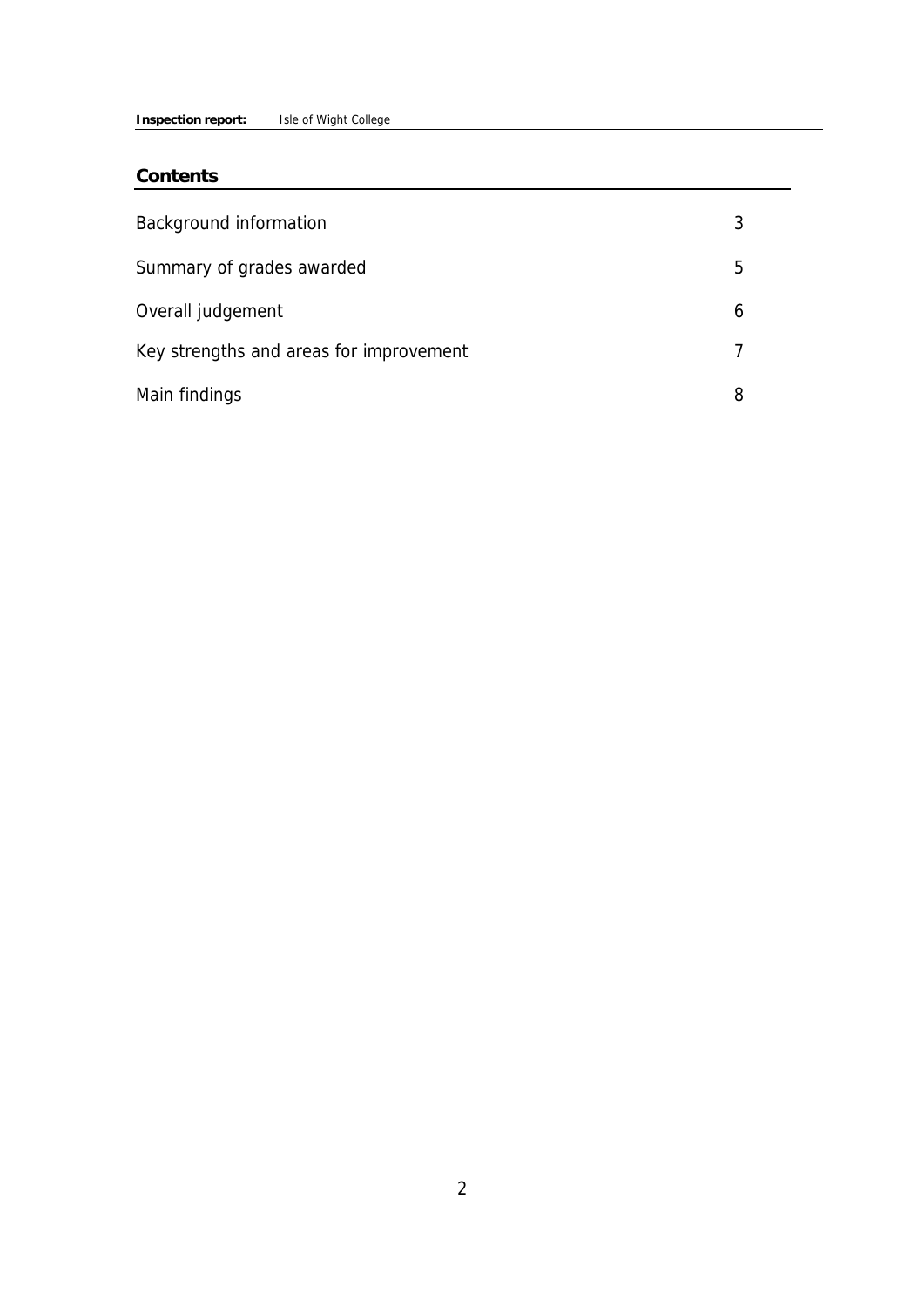## **Background information**

# **Inspection judgements**

#### **Grading**

Inspectors use a four-point scale to summarise their judgements about achievement and standards, the quality of provision, and leadership and management, which includes a grade for equality of opportunity.

The descriptors for the four grades are:

- grade 1 outstanding
- $grade 2 good$
- grade 3 satisfactory
- grade 4 inadequate

Further information can be found on how inspection judgements are made at www.ofsted.gov.uk.

## **Scope of the inspection**

In deciding the scope of this inspection, inspectors took account of: the provider's most recent self-assessment report and development plans; comments from the local Learning and Skills Council (LSC) or other funding body; and where appropriate the previous inspection report (www.ofsted.gov.uk); reports from the inspectorate annual assessment visits or quality monitoring inspection; and data on learners and their achievements over the period since the last inspection. This inspection focused on the following aspects:

- overall effectiveness of the organisation and its capacity to improve further
- achievements and standards
- quality of provision
- leadership and management.

## **Description of the provider**

1. The Isle of Wight College is a general further education college (GFE) with a broad curriculum to reflect the needs of the island community. The main campus is sited in a central location on the outskirts of Newport, the county town of the Isle of Wight and the island's principal retail centre. A number of other centres around the island are used for adult education, basic skills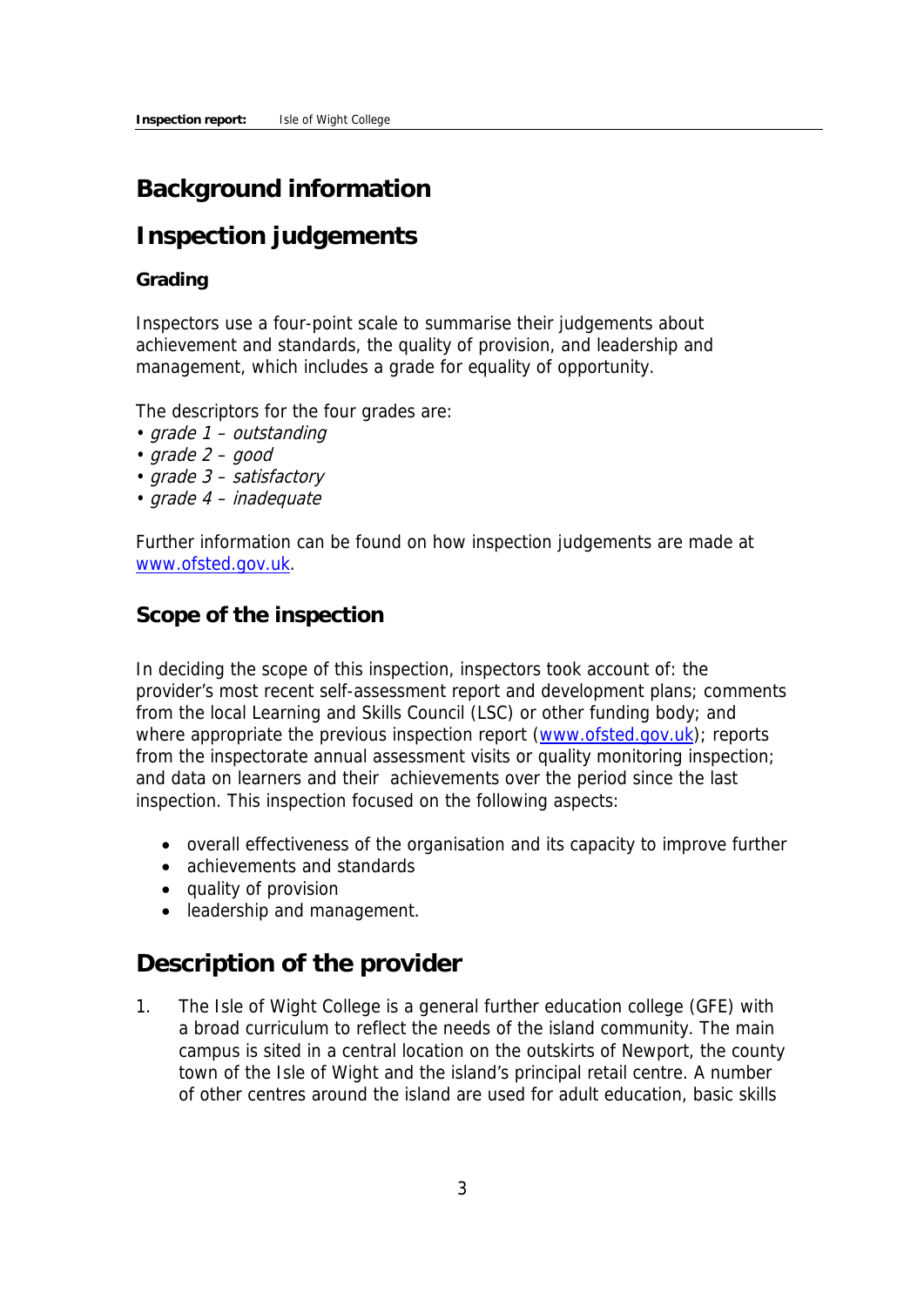and family learning programmes, and for information and communication technology (ICT) courses.

- 2. The college is the island's major provider of further education and training for some 8,000 learners. The majority are adults and about 1,600 learners are aged between 16 and 18. The proportion of learners from minority ethnic backgrounds is small and reflects the balance in the local community. Around 600 pupils from local schools attend the college to follow vocational programmes. There is also a small provision for higher education to support the needs of about 120 local people.
- 3. The college has invested in accommodation over the past few years. Practical training facilities and access to accommodation and resources for learners with physical disabilities have been improved. However, there remains some outdated accommodation, which the college is actively trying to improve or replace. The college is a Centre of Vocational Excellence (CoVE) in four areas; care, hospitality, marine engineering and early years.
- 4. The college's mission is "putting students first, working with employers, raising community aspirations".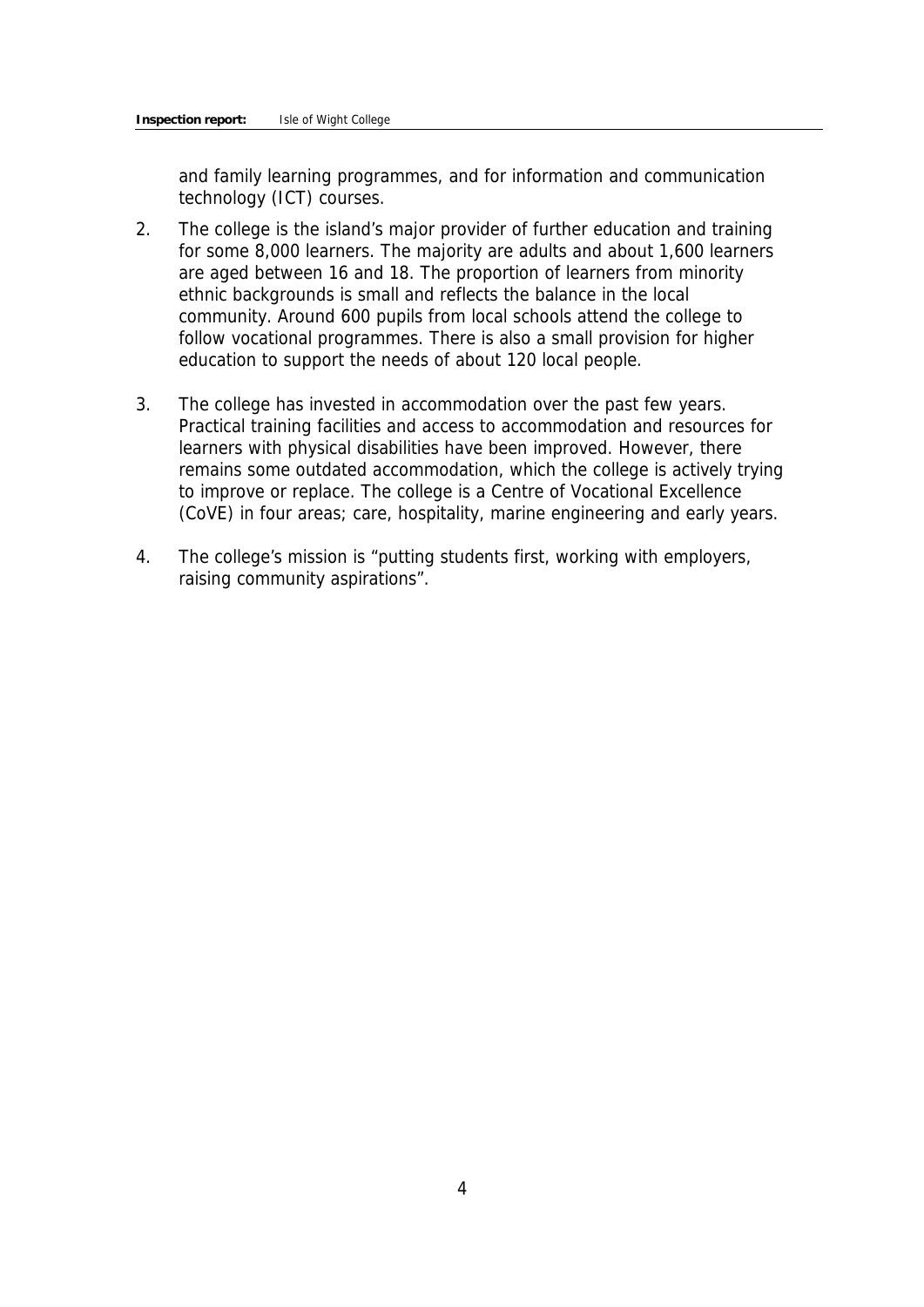# **Summary of grades awarded**

**Effectiveness of provision Outstanding: grade 1**

**Capacity to improve Capacity to improve Capacity to improve Capacity to improve** 

Achievement and standards **COUTS** Outstanding: grade 1

**Cauality of provision** Cuality of provision

**Leadership and management Containers Outstanding: grade 1** 

Equality of opportunity Good: Contributory grade 2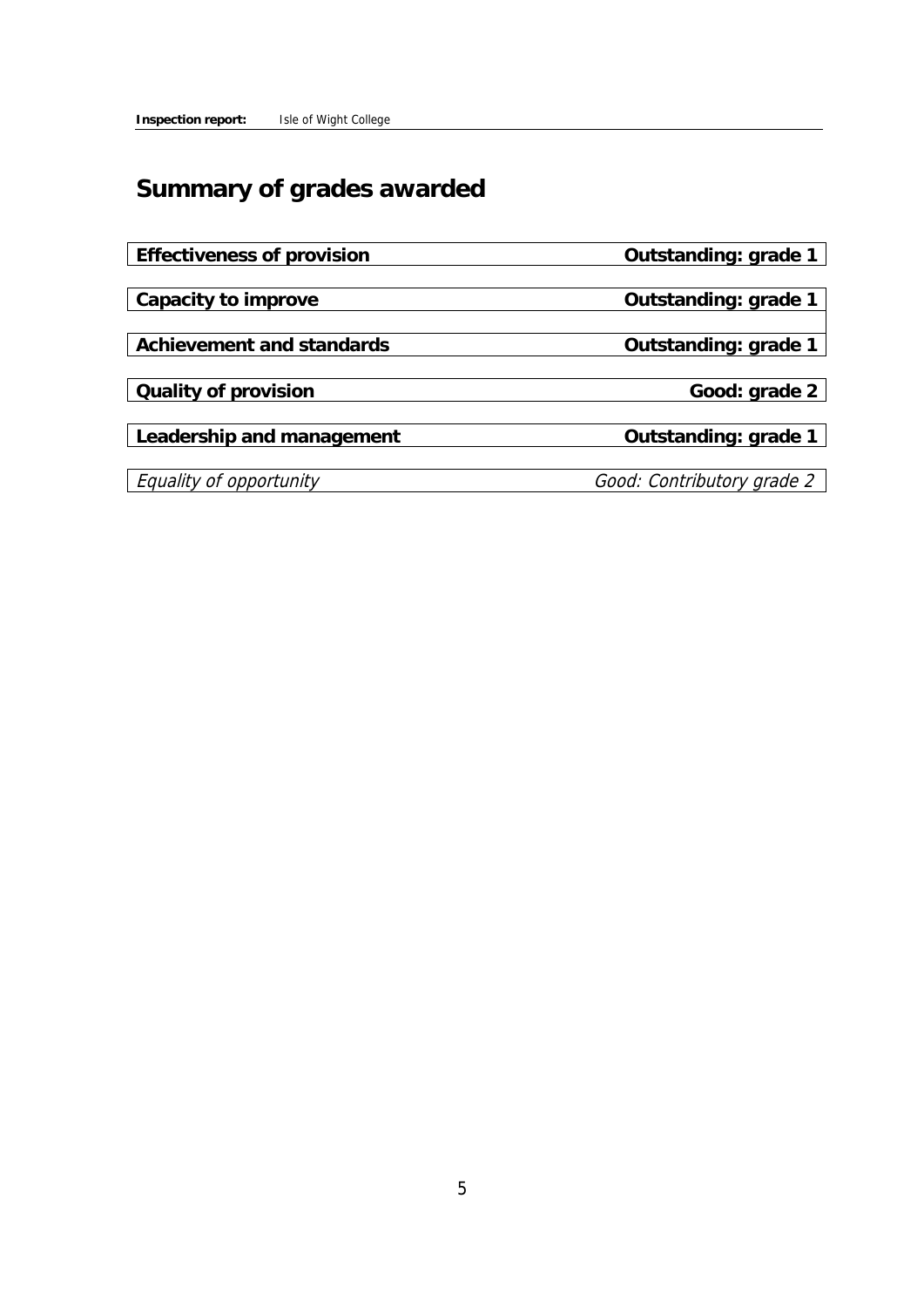## **Overall judgement**

#### **Effectiveness of provision** Content Content Contenting: grade 1

- 5. The Isle of Wight College is an outstanding college that is working most effectively to meet the needs of the island community. Standards are very high and improving for all learners, who make outstanding progress during their time at college. Teaching and learning are good and improving. Guidance and support for learners are outstanding.
- 6. The college has made exceptional progress during the last seven years. The changes that have come about have been driven by outstanding leadership and management and a relentless focus on the vision to serve the community and on raising standards. Quality assurance procedures are robust and thorough. To improve further, the college needs to enhance target setting for individual learners and the delivery of key skills.
- 7. The approach to social and educational inclusion is outstanding. Vocational pathways are available from entry level to level 3 in most curriculum areas. There is a wide range of pre-entry programmes. Outreach work and community partnerships are very successful. The number of learners on Skills for Life courses has doubled since 2003/04. Outreach courses take place in a wide range of community venues. The college is very responsive to the changing local demography of the local community and has carried out a significant number of successful projects to meet the needs of underrepresented groups of learners. The provision for employers is particularly effective in meeting their specialist needs. The impact of strategies to ensure equality of opportunity is good.

**Capacity to improve Capacity to improve Capacity 1** 

8. The capacity of the college to improve its provision for learners is outstanding. Managers, governors and staff are wholly committed to putting learners first, widening the curriculum and engaging with partners. Self-assessment and quality assurance procedures are thorough and the college accurately identifies its key strengths and areas for improvement. The pace of change and improvements has been exceptional. Success rates for learners have risen steadily over the past three years.

**The effectiveness of the steps taken by the college to promote improvement since the last inspection**

9. The college has made very good progress in addressing the areas for improvement noted in the last inspection report. These include substantial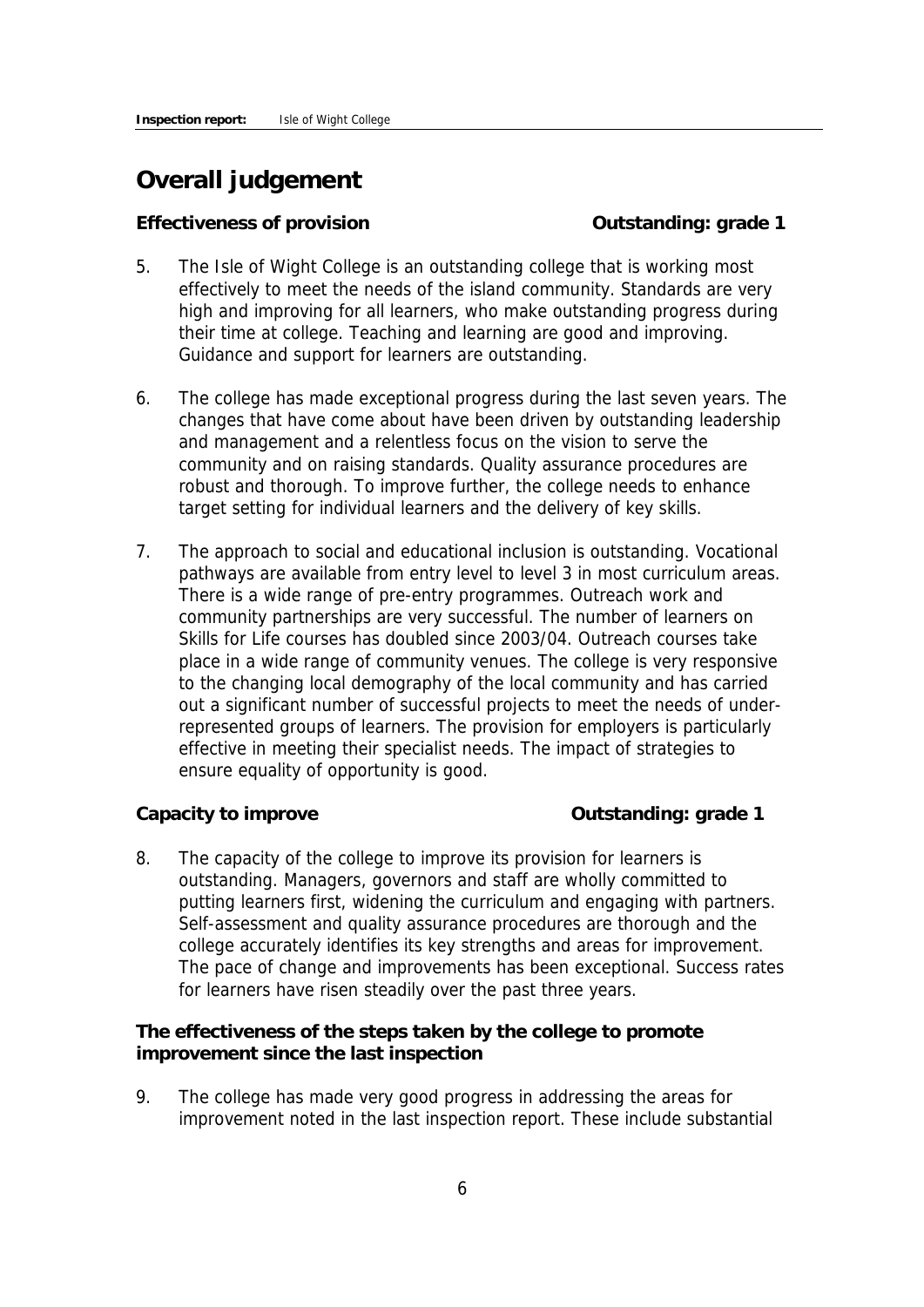improvements to the range of provision, including work in prisons, workbased learning and for learners aged 14-19. Provision of work placements and retention rates at level 3 have both improved markedly.

#### **Key strengths**

- outstanding success rates for all learners
- good and improving teaching and learning
- a sharp focus on meeting the needs of stakeholders, particularly the specialist needs of employers
- outstanding outreach and community partnership work
- outstanding personal support for learners
- outstanding senior leadership and vision.

#### **Areas for improvement**

#### **The college should address:**

- the effectiveness of target-setting for individual learners
- the delivery and assessment of key skills.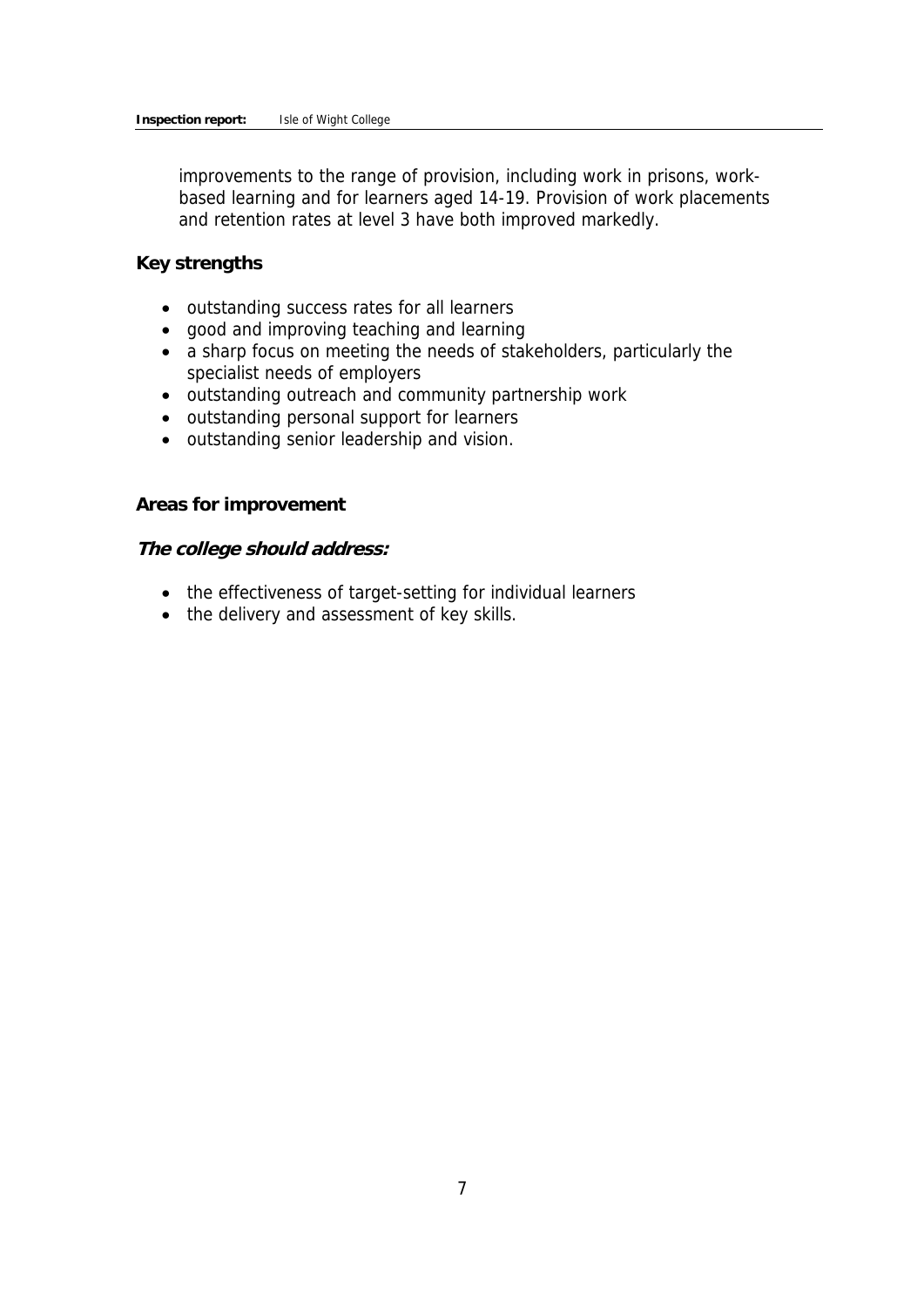## **Main findings**

#### **Achievements and standards Outstanding: grade 1**

- 10. Achievements and standards are outstanding. The college has very high expectations for all its learners. Targets for success are realistic and challenging. In 2005/06, more than 80% of full-time learners aged between 16 and 18 met or exceeded their target grade. Learners achieve very high standards on the large majority of courses and they make outstanding progress during their time at the college. They are enrolled on courses that are appropriate based on their previous attainment and, by the end of their course, the large majority have reached standards that are well above average. Standards achieved by learners in hairdressing and beauty therapy, leisure, travel and tourism, and basic skills are particularly high. However, standards on courses in construction, although around the national averages for similar colleges, are below the high standards set elsewhere in the college.
- 11. Success rates on all long courses have improved steadily since the last inspection. The overall success rate in 2005/06 was 77%, which is much higher than the average for similar colleges and places the college in the top 10% nationally. It represents an improvement of 10% over the past two years. Success rates are significantly higher than national averages at all levels of study for learners aged 16-18 and for adults. Overall retention rates are high and improving. Success rates on short courses are also well above national averages. Success rates for adult learners are particularly impressive. In 2005/06, 81% of adult learners finished their courses and gained the qualification, 15% above the 2005/06 national average. Learners enrolled on 'Learndirect' provision in the community achieve standards that are satisfactory. Results for key skills qualifications are good, improving and above the national averages. Pupils aged 14-16 from local schools also achieve very high standards. Success rates over the past two years have been very good and most continue to full-time courses at the college. More than 90% of the pupils enrolled on college courses in 2006/07 will complete their course.
- 12. Learners study in a safe and healthy environment and clearly enjoy their work. Attendance rates are above the national average for similar colleges and punctuality for lessons is good. Half the learners on advanced courses progress to higher education or stay in further education. Most of the remainder go into full-time employment. 64% of learners at levels 1 and 2 stay in further education. Many learners contribute in the local community through a wide range of activities.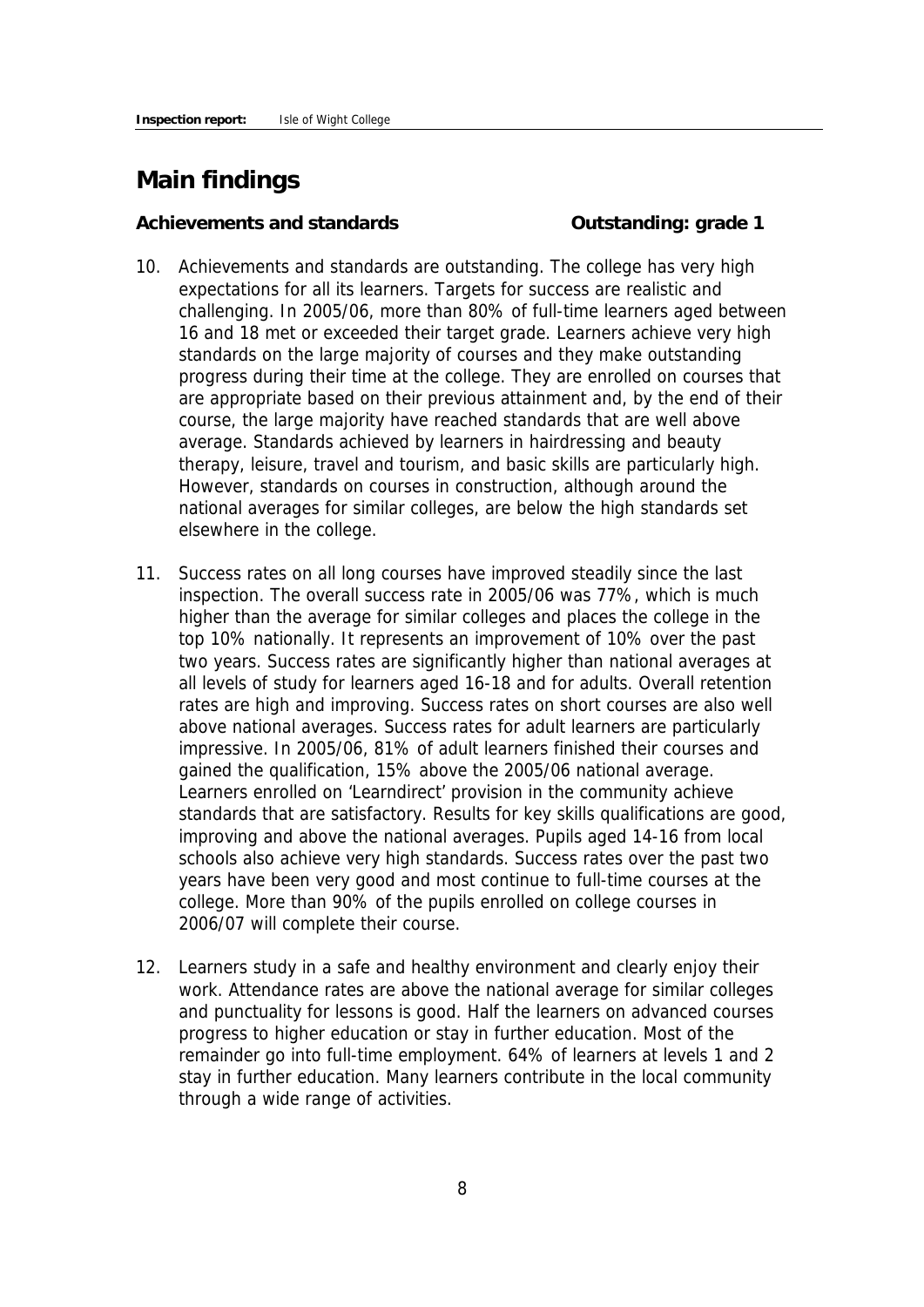#### **Quality of provision Good: grade 2**

- 13. Teaching and learning are good. Inspectors agreed with the college's assessment that the large majority of lessons are good or outstanding. Most learners enjoy their studies and good attendance at lessons improves learning. Teaching and learning in some curriculum areas are better than in others. Overall, the proportion of unsatisfactory lessons is very low. In the better lessons, teachers use a wide range of activities to promote independent learning. Participation is good and lessons are lively and interesting. Learners enjoy group activities and work well collaboratively. There are many opportunities to link theory to the practical setting. Generally, the teaching of practical skills is good. In weaker lessons, some teachers fail to check learners' understanding, pay insufficient attention to individual needs and do not provide enough variety of activities. The quality of lesson planning is variable.
- 14. The initial assessment of learners' literacy and numeracy skills is good. It is timely and supported where necessary by additional diagnostic testing. A very high proportion of learners take up the support offered to them. Those identified as needing support generally receive effective help which impacts positively on learning and success. However, when learning support assistants are used in the classroom, no specific targets for improvement are set. In a minority of cases, learners do not receive targeted support for their numeracy needs. There is very good support for learners with learning difficulties.
- 15. The college's procedures for assessing and monitoring learners' progress are good. Work is generally set regularly and marked promptly. Written comments help learners to improve. The assessment of practical skills and internal verification practice are mostly thorough. In art and design, learning activities are very well planned and assignment briefs are exemplary. External verifier reports that identify compliance issues are dealt with thoroughly. Parents and employers receive periodic reports on learners' progress, but some reports are more informative than others.
- 16. Learning resources are generally good, particularly the additional resources generated by the four CoVEs. Equipment, materials and tools used in many vocational areas are at industry standards. Much teaching accommodation is good, but some is in need of upgrading. The use of information learning technology (ILT) is satisfactory. The college recognises that the pace of ILT development has slowed. However, in some areas there is very good practice.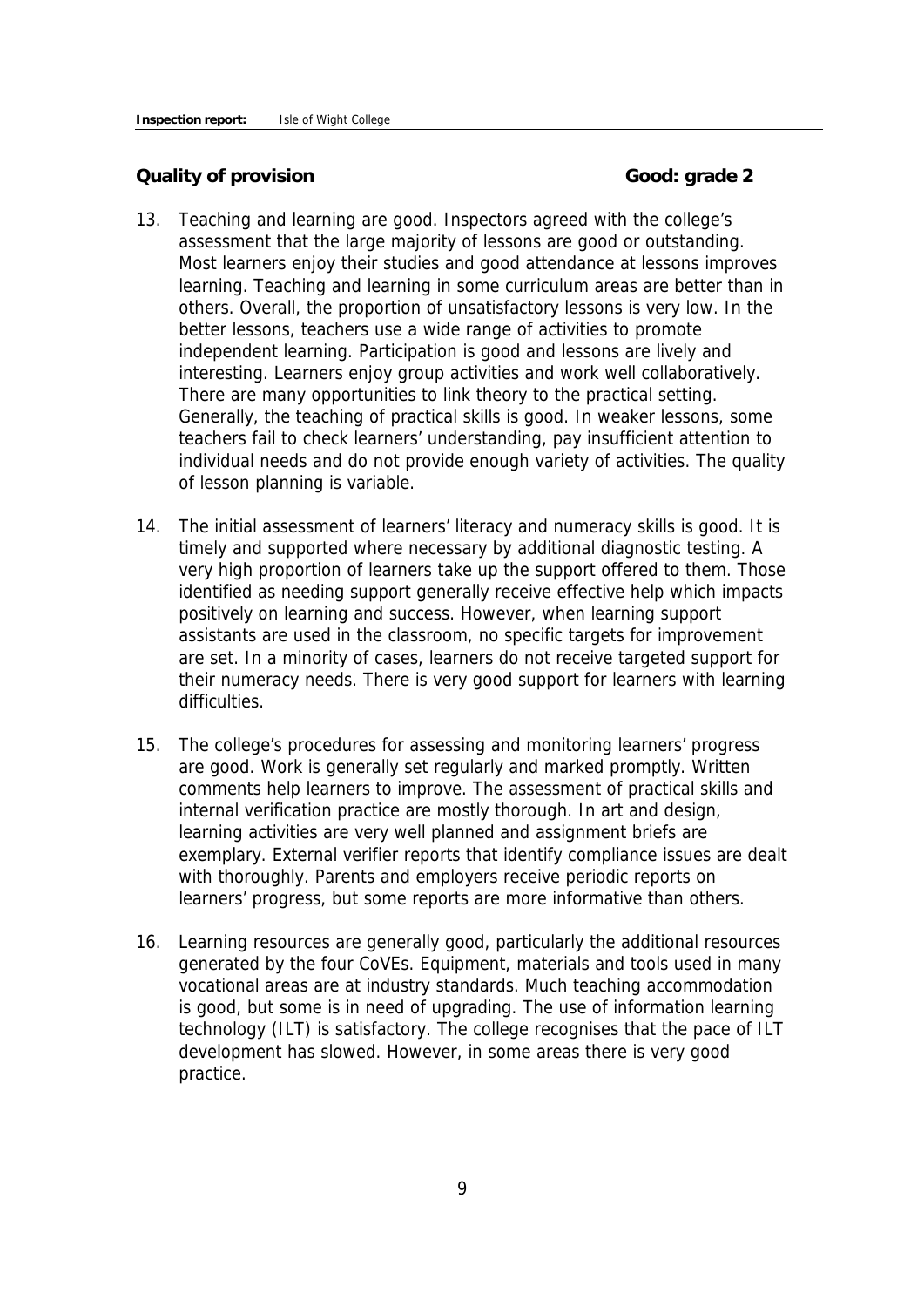- 17. The college's response to meeting the needs and interests of learners is outstanding. As the only college on the island, managers plan very carefully to ensure that courses are available in all subject areas. They make good use of labour market information and links with industry to identify general and specialist courses that best meet learners' needs. The college is alert to local and national priorities. Careful changes to the curriculum reflect an increasingly strong focus on courses at levels 2 and 3 and skills for life. The four CoVEs have enabled the college to extend the curriculum in a number of areas. Many learners are only enrolled on one key skill qualification and the results of initial assessment are not always used to determine the most appropriate key skills for learners to study.
- 18. The college provides well for pupils aged 14-16 from local schools, which effectively helps to raise young people's aspirations and school attainment levels. Over 600 young people have participated in a wide range of college courses in 2006/07. All curriculum areas have at least one programme which is accessible to this age group.
- 19. There is a very strong focus on meeting the specialist needs of employers. Work with employers is a key strategic aim of the college and meeting local skills needs has a major influence on the curriculum. The college has achieved Action for Business status and has worked with more than 600 employers in 2006/07. Employers praise the responsiveness of the college in running very successful courses to meet their particular needs. The college takes a leading role in improving skills levels and the development of the island's economic strategy, and has made a significant investment in workforce development. The business development unit has been very successful in delivering high quality training. Employer engagement through Learndirect courses is very good.
- 20. The college's provision for the advice, guidance and support for learners is outstanding. Pre-course information is excellent and readily available in a large variety of paper formats, together with an audio version and via the college's website. Learners benefit from particularly good pre-entry guidance. Induction programmes are thorough and effective. The tutorial programme is very well developed and is flexible to meet the differing needs of learners. Tutors provide outstanding personal support. Learners are actively encouraged to stay healthy. In some curriculum areas, the setting and recording of rigorous academic targets is not well developed. There are particularly strong links with specialist agencies and learners benefit from good child care support in the college nursery. The college's promotion of educational maintenance allowances (EMA) and adult learning grants (ALG) is particularly strong and effective. Careers and higher education guidance and information is very good, impartial and widely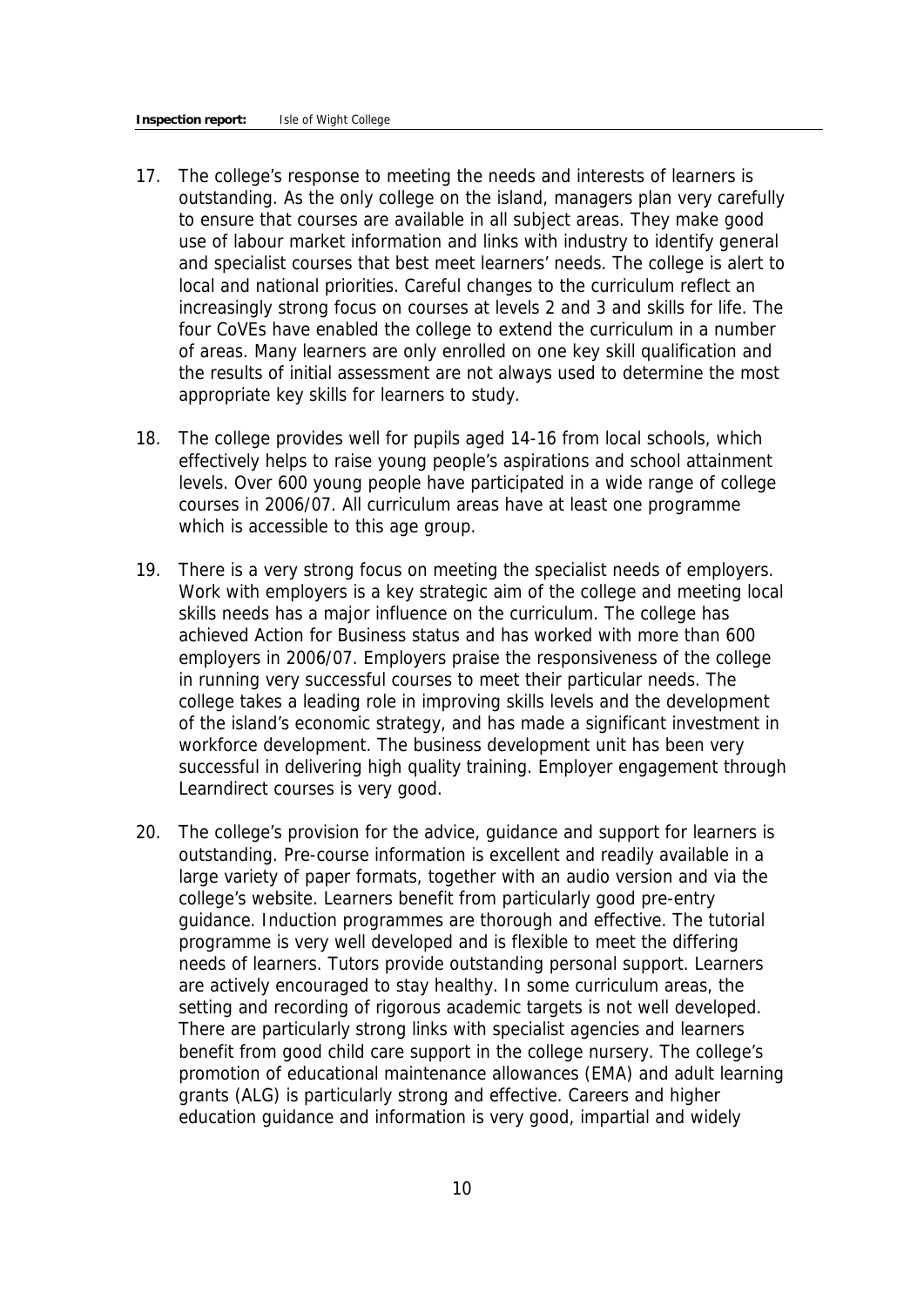available. The college has well trained staff and rigorous procedures, including child protection arrangements, to ensure the safety and wellbeing of young people and vulnerable adults. There are insufficiently strong links between the learners' individual learning plans, and records used to record targets and to monitor their progress.

21. Learners have good opportunities to participate in a wide range of enrichment activities, including events that promote learners' general health and safety and encourage them to make a positive contribution to the island community. The college does not monitor learners' attendance at these events sufficiently. Most learners enjoy a wide range of imaginative subject-based enrichment opportunities and work experience.

**Leadership and management Outstanding: grade 1**

- 22. Leadership and management are outstanding. The college has successfully addressed the weaknesses identified at the last inspection. Work placement opportunities for learners have significantly improved; retention on advanced courses is now well above the national average for similar colleges. Links with employers have been extensively developed.
- 23. The principal and senior management team provide outstanding leadership. Together with the governors, they articulate a clear vision and strategic direction which is well understood by staff. Communications in the college are very good. Managers at all levels work effectively to bring about improvements. Management information is well used to monitor performance and raise standards. Curriculum management is generally very good.
- 24. Quality assurance procedures are robust and well developed. Through the lesson observation system, course reviews and self-assessment processes, managers get an accurate picture of performance. Prompt actions are taken to address any identified weaknesses and the pace of improvement over recent years has been impressive. The self-assessment report and its accompanying development plans are both rigorous and accurate.
- 25. Equality and diversity are well celebrated. Extensive diversity training for all staff has enabled curriculum teams to place more emphasis on equality and diversity in lessons. In areas such as care and preparation for life and work, the celebration of equality and diversity is outstanding. A very wide range of education and training opportunities are provided across all 15 learning areas. As the only further education college on the Isle of Wight, the mission to provide for the full range of learners' needs is taken very seriously. A wide spectrum of learners, from pre-entry level to higher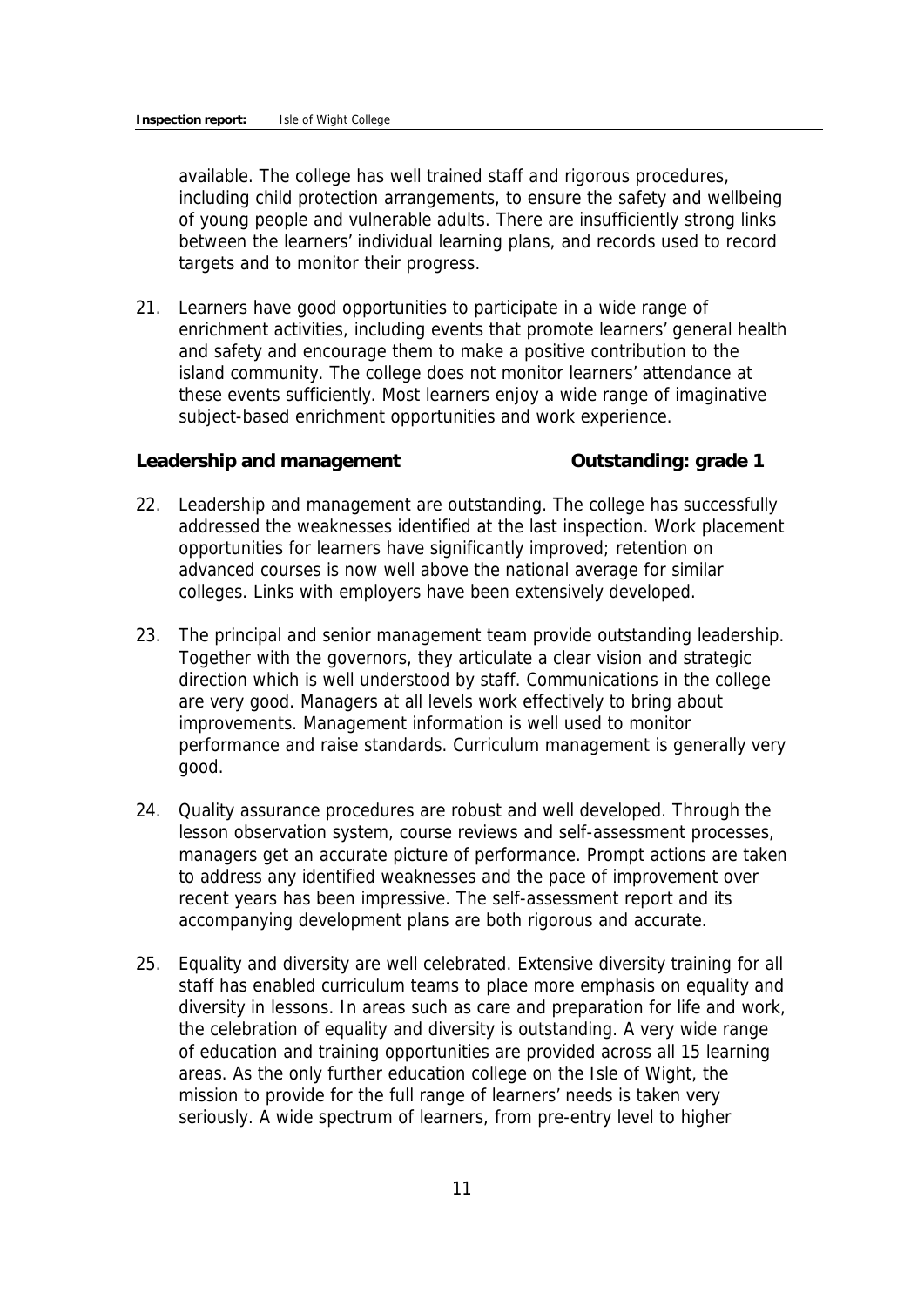education, from vulnerable groups to those interested in Gregorian chant, and from family learning to access groups, use the college and successfully gain their qualifications.

- 26. The site is accessible for those with physical disabilities. The college complies with legal requirements in relation to race equality, disability and child protection. Measures to ensure the safety, protection and wellbeing of young people are very effective. The performance of different groups of learners is very effectively monitored. Provision for learners with learning difficulties and/or disabilities is outstanding. College staff are well qualified and good proportions of both full- and part-time staff have a relevant teaching qualification, or are working towards one. Recruitment procedures are strong and well organised.
- 27. Overall, resources are good and some new facilities are outstanding. There is a new visual arts block and a learning resource centre, together with other significant developments to the site. However, some accommodation remains old and unsuitable. Corridors, classrooms and other spaces are attractively decorated and successfully celebrate learners' achievements and the diversity of local communities. Learning resources are good and there is no shortage of up-to-date specialist equipment.
- 28. The governance of the college is very good. Governors are supportive and challenging and have high expectations of both learners and staff. They bring a wide range of expertise to their roles and monitor the college's performance effectively. They are well briefed and benefit from good quality induction and training. Women are currently under-represented on the governing body. Financial management is sound and the college provides very good value for money. Governors and managers have chosen to spend money on facilities for learners rather than retaining large reserves. Over the past three years, a six million pound building programme has been completed without generating any significant borrowing. The use of both human and physical resources is well tracked and monitored.
- 29. There are outstanding links with other providers, services and employers. The college is actively engaged in widening participation in education and training on the island. Over the past three years, employer engagement has increased dramatically. The college leads, or is a partner, in four CoVEs and is also a key partner with the local authority and secondary schools in the 14-19 strategic developments, which have successfully provided part-time vocational courses for 14-16 year olds.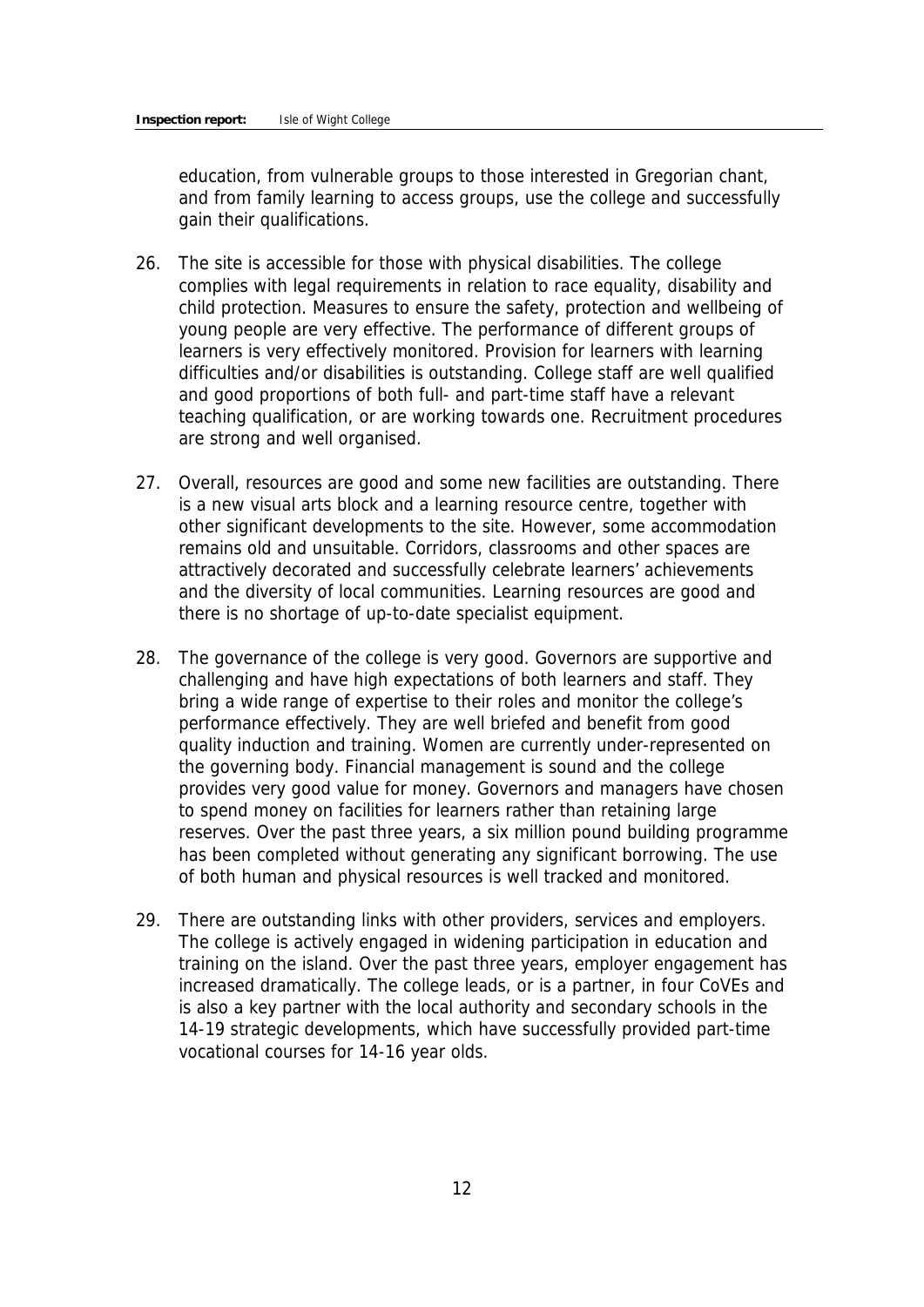## **Learner's achievements**

**Table 1** 

Success rates on mainstream level 1 qualifications, by qualification type, expected end year and age, 2004 to 2006, compared to the national rates for colleges of a similar type.

| $16 - 18$              |                 |                         |                 |                  |          |                                | $19+$           |                  |       |
|------------------------|-----------------|-------------------------|-----------------|------------------|----------|--------------------------------|-----------------|------------------|-------|
| Notional<br>Level      | Exp End<br>Year | Starts $-$<br>Transfers | College<br>Rate | National<br>Rate | Diff     | Starts $-$<br><b>Transfers</b> | College<br>Rate | National<br>Rate | Diff  |
| 1 Long                 | 03-04           | 735                     | 66              | 60               | 6        | 719                            | 76              | 59               | 17    |
|                        | 04-05           | 936                     | 76              | 64               | 12       | 348                            | 76              | 62               | 14    |
|                        | 05-06           | 625                     | 72              |                  |          | 242                            | 84              |                  |       |
| GNVO <sub>s</sub> and  | 03-04           | 81                      | 69              | 65               | 4        | 12                             | 33              | 52               | $-19$ |
| precursors             | 04-05           | 63                      | 62              | 68               | $-6$     | n/a                            | n/a             | 58               | n/a   |
|                        | 05-06           | 6                       | $\mathbf 0$     |                  |          | n/a                            | n/a             |                  |       |
| <b>NVO<sub>S</sub></b> | 03-04           | 89                      | 73              | 61               | 12       | 62                             | 65              | 62               | 3     |
|                        | 04-05           | 83                      | 67              | 67               | $\Omega$ | 16                             | 100             | 67               | 33    |
|                        | 05-06           | 113                     | 59              |                  |          | 24                             | 83              |                  |       |
| Other                  | 03-04           | 565                     | 64              | 60               | 4        | 645                            | 78              | 59               | 19    |
|                        | 04-05           | 790                     | 78              | 64               | 14       | 331                            | 75              | 61               | 14    |
|                        | 05-06           | 506                     | 76              |                  |          | 218                            | 84              |                  |       |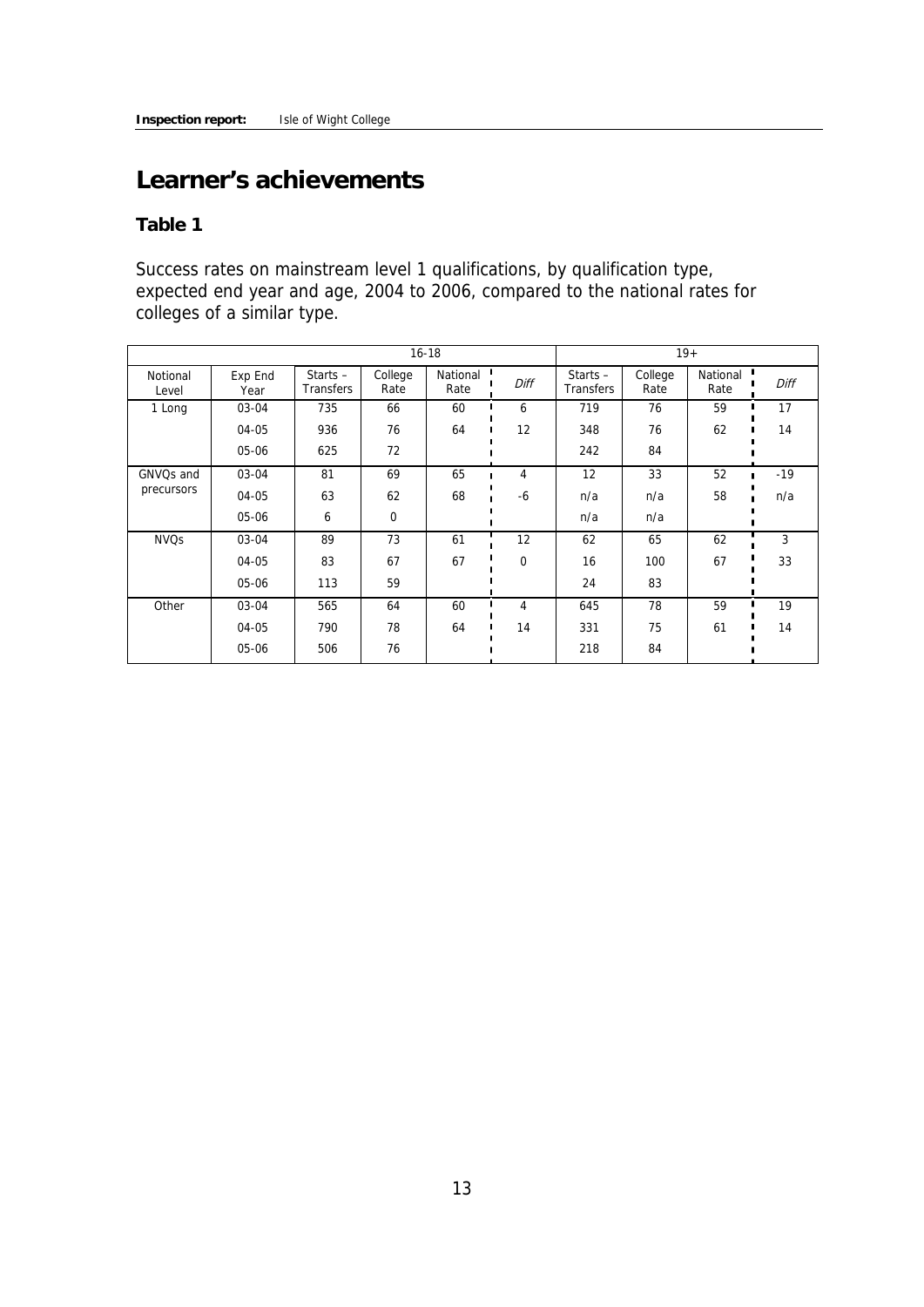#### **Table 2**

Success rates on mainstream level 2 qualifications, by qualification type, expected end year and age, 2004 to 2006, compared to the national rates for colleges of a similar type.

|                   | $16 - 18$       |                         |                 |                    |             | $19+$                   |                 |                  |                |
|-------------------|-----------------|-------------------------|-----------------|--------------------|-------------|-------------------------|-----------------|------------------|----------------|
| Notional<br>Level | Exp End<br>Year | Starts $-$<br>Transfers | College<br>Rate | National 1<br>Rate | Diff        | Starts $-$<br>Transfers | College<br>Rate | National<br>Rate | Diff           |
| 2 Long            | 03-04           | 645                     | 62              | 56                 | 6           | 862                     | 66              | 54               | 12             |
|                   | 04-05           | 627                     | 70              | 61                 | 9           | 886                     | 75              | 60               | 15             |
|                   | 05-06           | 609                     | 73              |                    |             | 833                     | 79              |                  |                |
| <b>GCSEs</b>      | 03-04           | 76                      | 61              | 61                 | $\mathbf 0$ | 226                     | 67              | 59               | 8              |
|                   | 04-05           | 103                     | 62              | 64                 | $-2$        | 212                     | 76              | 62               | 14             |
|                   | 05-06           | 75                      | 60              |                    |             | 191                     | 71              |                  |                |
| GNVQs and         | 03-04           | 24                      | 83              | 63                 | 20<br>П     | 11                      | 64              | 57               | $\overline{7}$ |
| precursors        | 04-05           | n/a                     | n/a             | 63                 | n/a         | n/a                     | n/a             | 70               | n/a            |
|                   | 05-06           | n/a                     | n/a             |                    |             | n/a                     | n/a             |                  |                |
| <b>NVQs</b>       | 03-04           | 93                      | 68              | 52                 | 16          | 178                     | 66              | 53               | 13             |
|                   | 04-05           | 101                     | 71              | 57                 | 14          | 238                     | 71              | 60               | 11             |
|                   | 05-06           | 99                      | 77              |                    |             | 196                     | 83              |                  |                |
| Other             | 03-04           | 452                     | 60              | 54                 | 6           | 447                     | 66              | 53               | 13             |
|                   | 04-05           | 423                     | 72              | 60                 | 12          | 435                     | 76              | 59               | 17             |
|                   | 05-06           | 435                     | 74              |                    |             | 446                     | 81              |                  |                |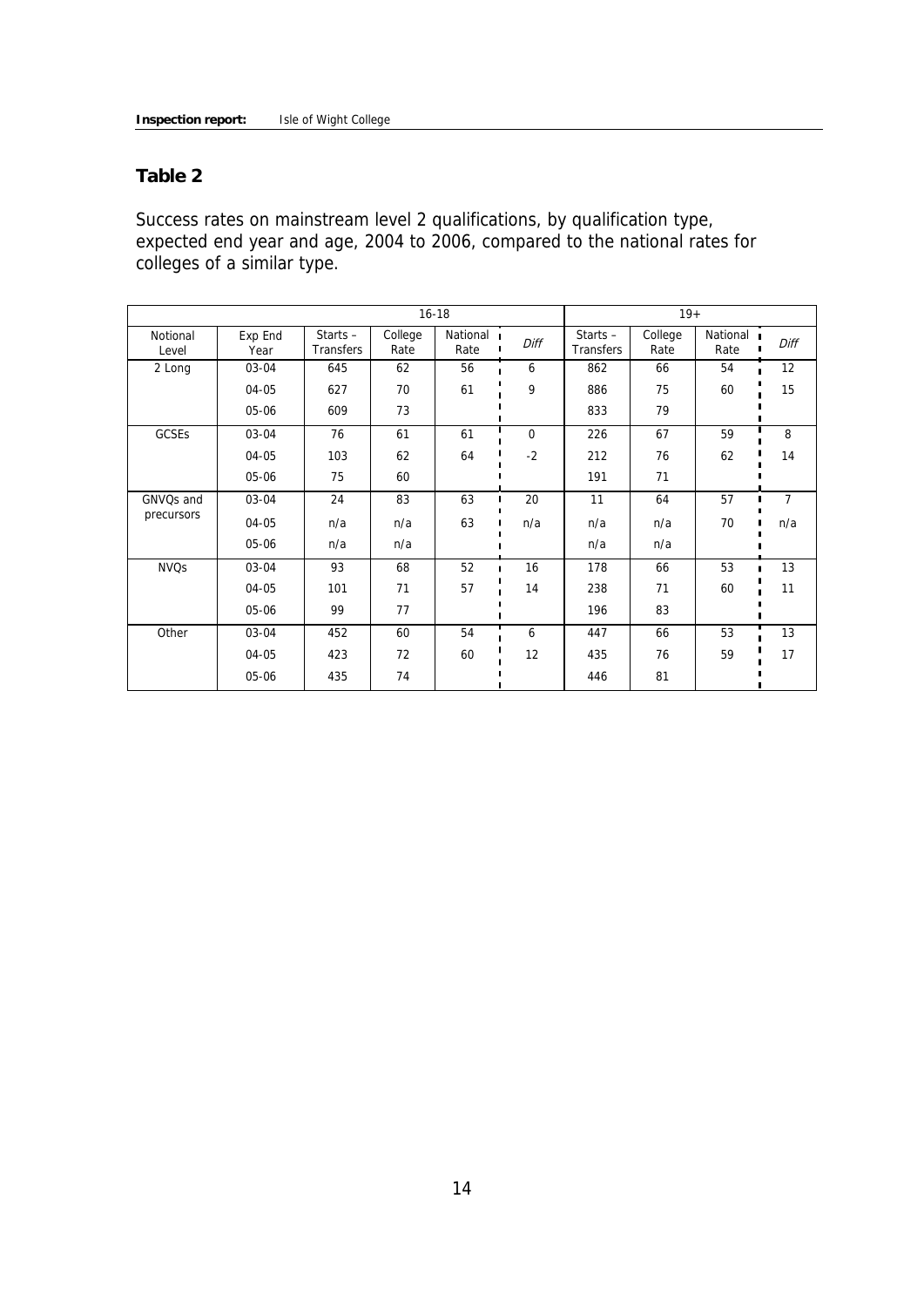#### **Table 3**

Success rates on mainstream level 3 qualifications, by qualification type, expected end year and age, 2004 to 2006, compared to the national rates for colleges of a similar type.

| $16 - 18$              |                 |                                |                 |                  |           | $19+$                          |                 |                    |       |
|------------------------|-----------------|--------------------------------|-----------------|------------------|-----------|--------------------------------|-----------------|--------------------|-------|
| Notional<br>Level      | Exp End<br>Year | Starts $-$<br><b>Transfers</b> | College<br>Rate | National<br>Rate | п<br>Diff | Starts $-$<br><b>Transfers</b> | College<br>Rate | National I<br>Rate | Diff  |
| 3 Long                 | 03-04           | 262                            | 65              | 64               | 1         | 429                            | 65              | 53                 | 12    |
|                        | $04 - 05$       | 287                            | 66              | 67               | $-1$      | 511                            | 71              | 57                 | 14    |
|                        | 05-06           | 336                            | 74              |                  |           | 585                            | 76              |                    |       |
| A/A2 Levels            | 03-04           | $\overline{4}$                 | 75              | 84               | $-9$      | 17                             | 71              | 66                 | 5     |
|                        | 04-05           | n/a                            | n/a             | 86               | n/a       | n/a                            | n/a             | 69                 | n/a   |
|                        | 05-06           | n/a                            | n/a             |                  |           | n/a                            | n/a             |                    |       |
| AS Levels              | 03-04           | 20                             | 45              | 63               | $-18$     | 50                             | 38              | 50                 | $-12$ |
|                        | $04 - 05$       | $\overline{7}$                 | 71              | 66               | 5         | 51                             | 61              | 52                 | 9     |
|                        | 05-06           | 15                             | 47              |                  |           | 26                             | 46              |                    |       |
| GNVQs and              | 03-04           | 17                             | 53              | 52               | 1<br>п    | n/a                            | n/a             | 44                 | n/a   |
| precursors             | 04-05           | n/a                            | n/a             | 60               | n/a       | 21                             | 52              | 53                 | $-1$  |
|                        | 05-06           | n/a                            | n/a             |                  |           | 11                             | 73              |                    |       |
| <b>NVO<sub>S</sub></b> | 03-04           | 39                             | 64              | 54               | 10        | 115                            | 67              | 47                 | 20    |
|                        | 04-05           | 42                             | 67              | 62               | 5         | 99                             | 72              | 54                 | 18    |
|                        | 05-06           | 41                             | 93              |                  |           | 154                            | 77              |                    |       |
| Other                  | 03-04           | 182                            | 68              | 56               | 12        | 245                            | 70              | 56                 | 14    |
|                        | $04 - 05$       | 235                            | 66              | 60               | 6         | 339                            | 73              | 58                 | 15    |
|                        | 05-06           | 277                            | 74              |                  |           | 392                            | 78              |                    |       |